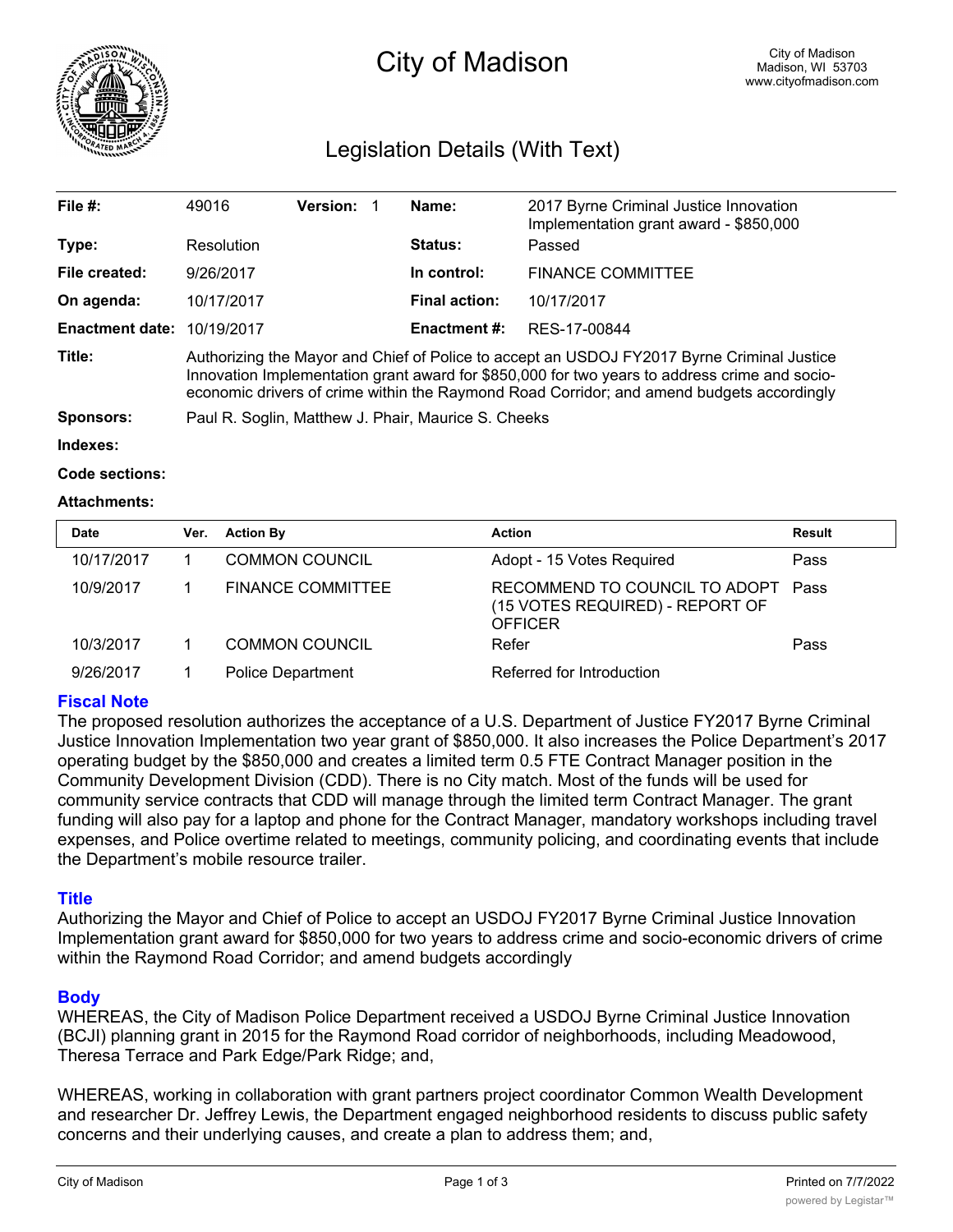WHEREAS, the "Southwest Madison, A Safe and Beautiful Place" was developed and submitted to the USDOJ, Office of Justice Programs, Bureau of Justice Assistance as part of the 2017 BCJI implementation grant application; and,

WHEREAS, BJA awarded the Department a \$850,000 implementation grant for a two-year period; and,

WHEREAS, the Department will use the implementation funds to: convene regular, ongoing meetings with cross-sector partners and management team; share regular input/discussions with a research partner and assess program implementation; implement, modify, and evaluate strategies, as appropriate; identify and develop a sustainability strategy for longer term implementation of BCJI program core principles; and build capacity of residents and the cross-sector management team to continue to coordinate research and ongoing program assessment; and,

WHEREAS, the grant partners, including the Community Development Division during the two-year implementation periods, working with cross-sector partners will use the grant funds to address crime and socio -economic drivers of crime within the Raymond Road Corridor, bounded by Schroeder Road on the north; S. Whitney Way on the east; Putnam Road and Williamsburg Way on the south; and McKenna Blvd. on the west, with a focus on three rental housing enclaves along Raymond Road, Theresa Terrace and the Park Edge/Park Ridge/Waterleaf areas; and,

WHEREAS, the goals of the implementation project are to build community cohesion and to reduce crime within the target area through these objectives:

- 1) Improve the ability of residents to work together to reduce crime, promote public safety, and advocate for improved youth and adult programs within the hotspot areas;
- 2) Support youth in developing positive, supportive relationships with adults (parents, teachers, and mentors) and improve their ability to peaceably resolve conflict;
- 3) Increase guardianship in the area;
- 4) Provide parenting support and education, particularly for single, female-heads of households;
- 5) Enhance community/police trust and communication, emphasizing community outreach, and breaking down barriers between officers and residents, especially youth;
- 6) Enhance neighborhood-based recreation, education, and enrichment programs for youth;
- 7) Improve communication and reduce conflict between area renters and landlords; and,

WHEREAS, the grant partners will use the following strategies to reduce conflict and increase self-efficacy:

- 1) Safe Passages, through which we will recruit committed adults and provide them training in observation, effective presence, communication, and de-escalation skills needed to provide guardianship for the high volume of teenagers and young adults who walk and congregate in our hotspot areas;
- 2) Mentoring, to address the need for respectful relationships and positive role modeling between middle and high school youth and adult males;
- 3) Support for parents, to improve parenting skills and offer support to struggling parents in the neighborhood, as well as improve conflict management skills in the neighborhood;
- 4) Community policing, a well-established approach within the Madison Police Department, which we will build upon to enhance trust and communication;
- 5) Landlord/tenant forum to address/prevent evictions and high mobility which is one of the causes of low social cohesion;
- 6) Increasing youth development programs and creating a youth advisory committee to assist us in identifying and advocating for needed programs;
- 7) Lead a community-driven process to determine exact unmet needs and desired programming to help address them; and,

WHEREAS, the City of Madison and community partners will provide these critical resources to the BCJI